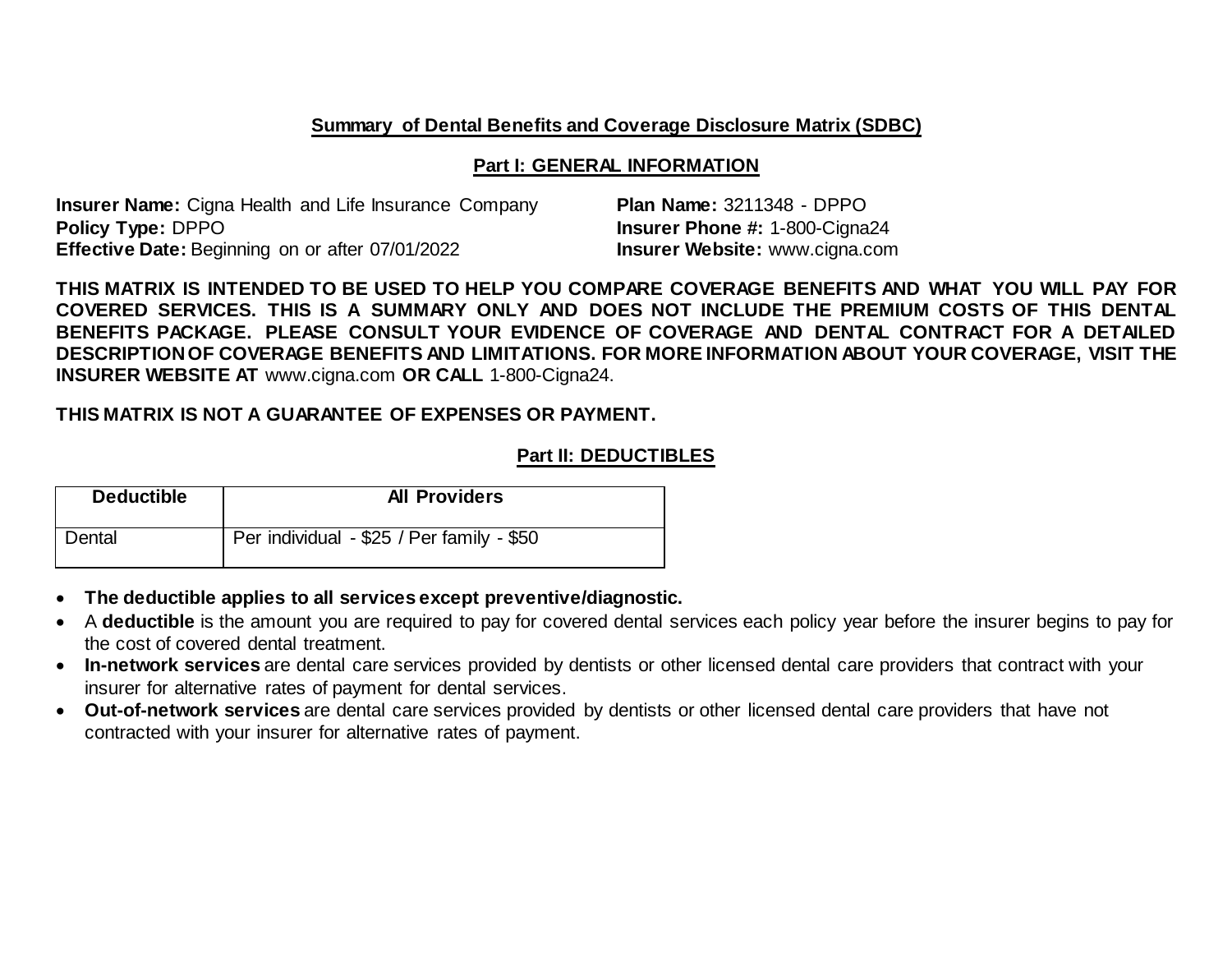## **Part III: MAXIMUMS POLICY WILL PAY**

| <b>Maximums</b>                        | <b>All Providers</b> |
|----------------------------------------|----------------------|
| Annual Maximum                         | \$1,500              |
| Lifetime<br>Maximum for<br>Orthodontia | <b>None</b>          |

- **Annual maximum** is the maximum dollar amount your policy will pay toward the cost of dental care within a specific period of time, usually a consecutive 12-month or calendar year period. Not all services accrue to the annual maximum.
- **Lifetime maximum** means the maximum dollar amount your policy providing dental benefits will pay for the life of the enrollee. Lifetime maximums usually apply to specific services, such as orthodontic treatment.

# **Part IV: WAITING PERIODS**

**Waiting Periods**: A waiting period is the amount of time that must pass before you are eligible to receive benefits for all or certain dental treatments. **There is no waiting period.**

# **Part V: WHAT YOU WILL PAY**

**All copayments and coinsurance costs shown in this chart apply after your deductible has been met, if a deductible applies. The Common Dental Procedures fit into one of the following applicable categories: Preventive & Diagnostic, Basic or Major. The Benefit Limitations and Exclusions column includes common limitations and exclusions only. For a full list, see the full disclosure document referenced in the Benefit Limitations and Exclusions column.**

| <b>Common Dental</b><br><b>Procedures</b> | Category          | <b>All Providers</b> | <b>Benefit Limitations and Exclusions</b>                                                       |  |
|-------------------------------------------|-------------------|----------------------|-------------------------------------------------------------------------------------------------|--|
|                                           |                   |                      | For complete coverage details, exclusions and<br>limitations, please see your Plan Certificate. |  |
| Oral Exam                                 | Preventive &      | 20%, deductible      | Limited to 2 per year.                                                                          |  |
|                                           | Diagnostic        | does not apply       |                                                                                                 |  |
| <b>Bitewing X-ray</b>                     | Preventive &      | 20%, deductible      | Limited to 2 per year.                                                                          |  |
|                                           | Diagnostic        | does not apply       |                                                                                                 |  |
| Cleaning                                  | Preventive &      | 20%, deductible      | Limited to 2 per year.                                                                          |  |
|                                           | <b>Diagnostic</b> | does not apply       |                                                                                                 |  |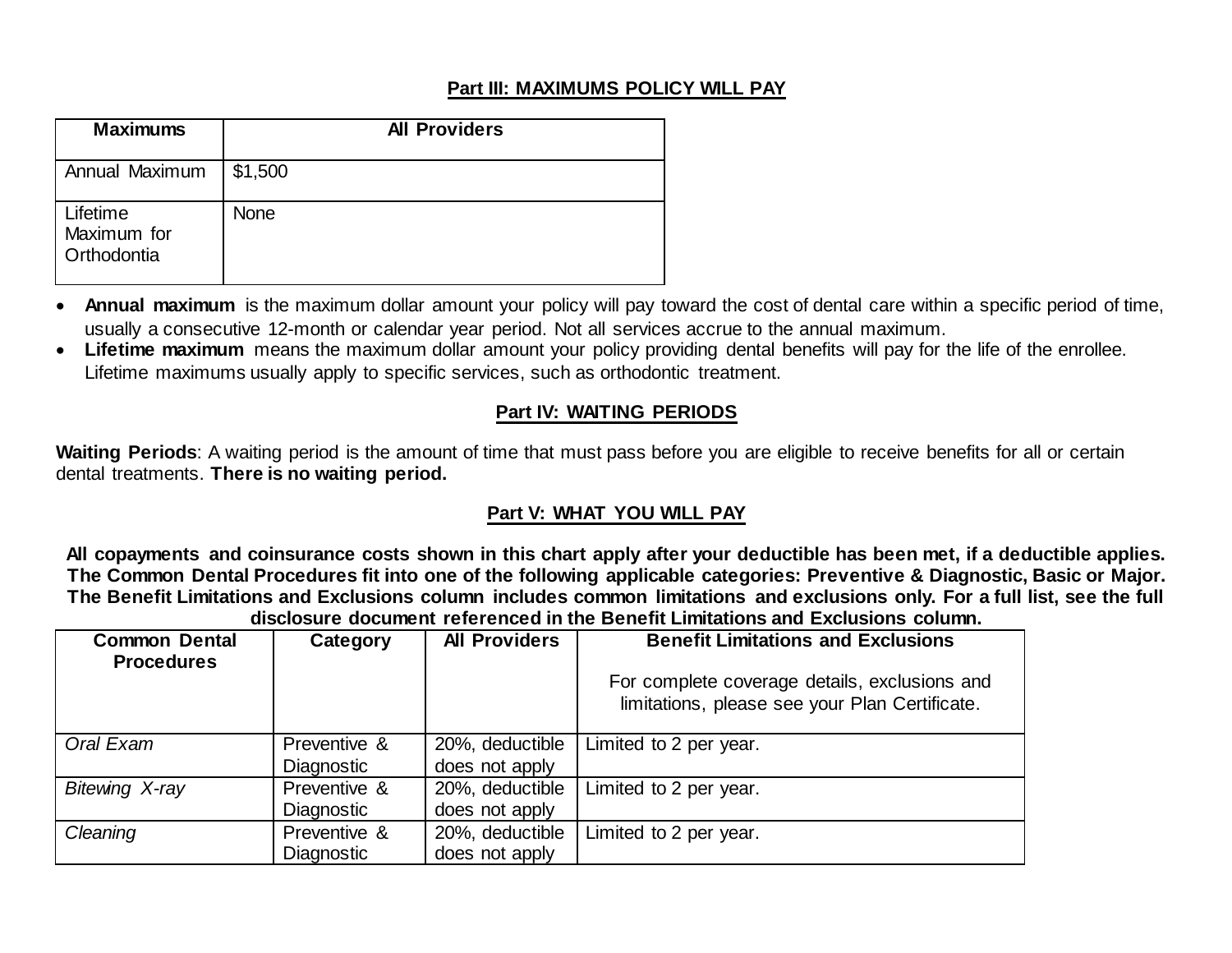| <b>Common Dental</b>                                     | Category     | <b>All Providers</b> | <b>Benefit Limitations and Exclusions</b>                                                       |
|----------------------------------------------------------|--------------|----------------------|-------------------------------------------------------------------------------------------------|
| <b>Procedures</b>                                        |              |                      | For complete coverage details, exclusions and<br>limitations, please see your Plan Certificate. |
| Filling                                                  | <b>Basic</b> | 20%                  | Not applicable                                                                                  |
| Extraction, Erupted<br><b>Tooth or Exposed Root</b>      | <b>Basic</b> | 20%                  | Not applicable                                                                                  |
| <b>Root Canal</b>                                        | <b>Basic</b> | 20%                  | Not applicable                                                                                  |
| Scaling and Root<br>Planing                              | <b>Basic</b> | 20%                  | Not applicable                                                                                  |
| Ceramic Crown                                            | Major        | 50%                  | Replacement is limited to 1 per tooth, per 60<br>consecutive months.                            |
| <b>Removable Partial</b><br>Denture                      | Major        | 50%                  | Replacement is limited to 1 partial denture per arch<br>per 60 consecutive months.              |
| <b>Extraction, Erupted</b><br>Tooth with Bone<br>Removal | <b>Basic</b> | 20%                  | Not applicable                                                                                  |
| Orthodontia                                              | Orthodontia  | Not covered          | Not applicable                                                                                  |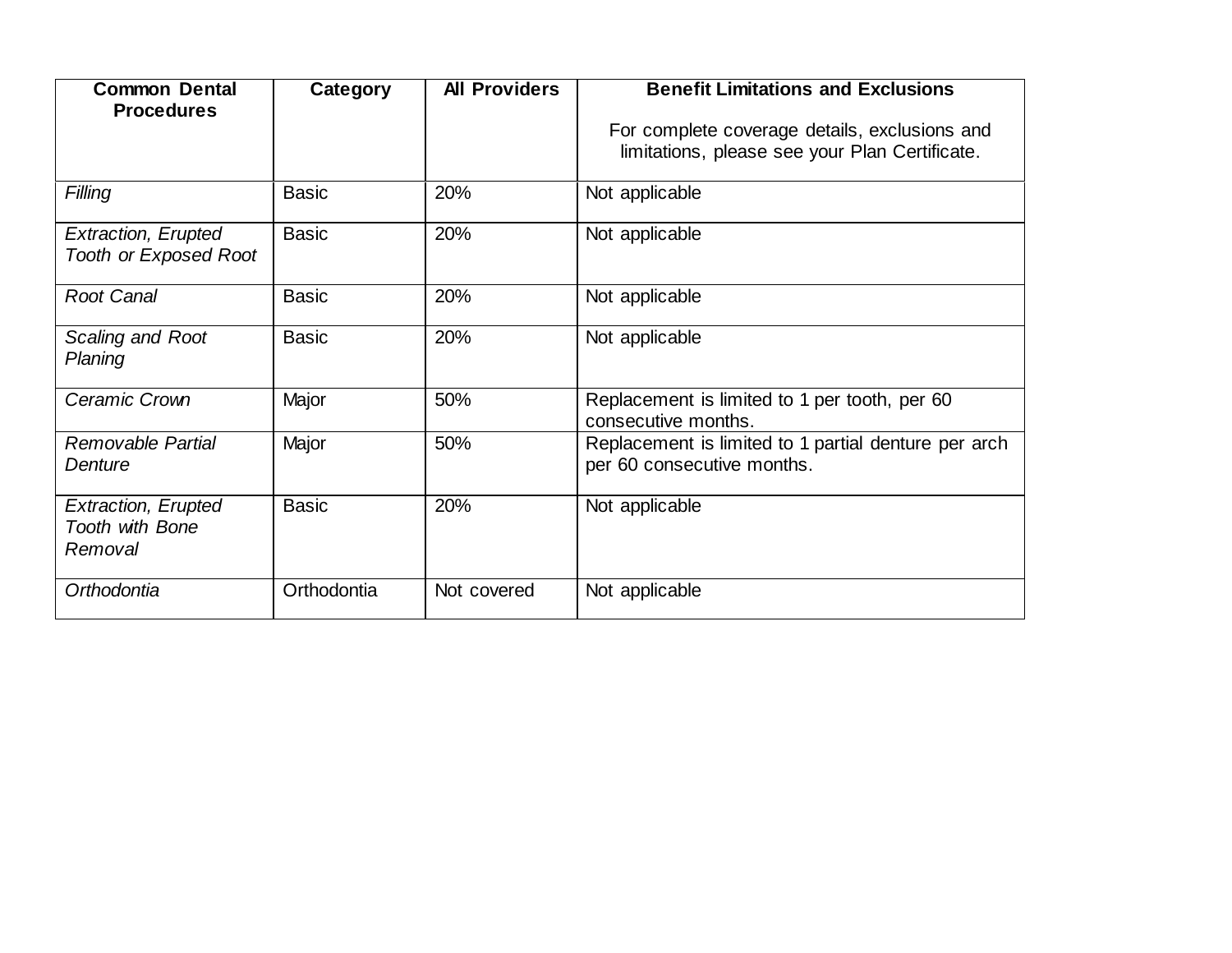## **Part VI: COVERAGE EXAMPLES**

**THESE EXAMPLES DO NOT REPRESENT A COST ESTIMATOR OR GUARANTEE OF PAYMENT.** The examples provided represent commonly used services in the categories of Diagnostic and Preventive, Basic and Major Services for illustrative purposes and to compare this policy to other dental policies you may be considering. Your actual costs will likely be different from those shown in the chart below depending on the actual care you receive, the prices your providers charge and many other factors. Focus on the cost sharing amounts (deductibles, copayments and coinsurance) and the summary of excluded services under the plan.

| Dana Has a Dental Appointment with a<br><b>New Dentist</b> | <b>Sam Needs a Tooth Filled</b>                   | Maria Needs a Crown                 |
|------------------------------------------------------------|---------------------------------------------------|-------------------------------------|
| New patient exam, x-rays (FMX) and<br>cleaning             | Resin-based composite – one surface,<br>posterior | Crown – porcelain/ceramic substrate |

| <b>Dana's Visit</b>       | <b>Dana's Cost</b>     | Sam's Visit               | <b>Sam's Cost</b>      | <b>Maria's Visit</b>      | <b>Maria's Cost</b>    |
|---------------------------|------------------------|---------------------------|------------------------|---------------------------|------------------------|
| <b>Total Cost of Care</b> | In-network: \$400      | <b>Total Cost of Care</b> | In-network: \$150      | <b>Total Cost of Care</b> | In-network: $$1,300$   |
|                           | Out-of-network:        |                           | Out-of-network:        |                           | Out-of-network:        |
|                           | \$550                  |                           | \$200                  |                           | \$1,750                |
| <b>Deductible</b>         | In-network: Not        | <b>Deductible</b>         | In-network: \$50       | <b>Deductible</b>         | In-network: \$50       |
|                           | Applicable             |                           |                        |                           |                        |
|                           |                        |                           | Out-of-network:        |                           | Out-of-network:        |
|                           | Out-of-network:        |                           | \$50                   |                           | \$50                   |
|                           | Not Applicable         |                           |                        |                           |                        |
| Annual Maximum            | In-network: $$1,500$   | Annual Maximum            | In-network: \$1,500    | Annual Maximum            | In-network: \$1,500    |
| (Plan Will Pay)           |                        | (Plan Will Pay)           |                        | (Plan Will Pay)           |                        |
|                           | Out-of-network:        |                           | Out-of-network:        |                           | Out-of-network:        |
|                           | \$1,500                |                           | \$1,500                |                           | \$1,500                |
| <b>Patient Cost</b>       | In-network: 0%         | <b>Patient Cost</b>       | In-network: 20%        | <b>Patient Cost</b>       | In-network: 50%        |
| (copayment or             |                        | (copayment or             |                        | (copayment or             |                        |
| coinsurance)              | Out-of-network:        | coinsurance)              | Out-of-network:        | coinsurance)              | Out-of-                |
|                           | $0\%$                  |                           | 20%                    |                           | network:50%            |
| In this example,          | In-network: $$0^*$     | In this example,          | In-network: \$70*      | In this example,          | In-network: \$675*     |
| Dana would pay            |                        | Sam would pay             |                        | Maria would pay           |                        |
| (includes                 | <b>Out-of-network:</b> | (includes)                | <b>Out-of-network:</b> | (includes)                | <b>Out-of-network:</b> |
| copays/coinsurance        | $$16*$                 | copays/coinsurance        | \$80*                  | copays/coinsurance        | $$925$ *               |
| and deductible, if        |                        | and deductible, if        |                        | and deductible, if        |                        |
| applicable):              |                        | applicable):              |                        | applicable):              |                        |